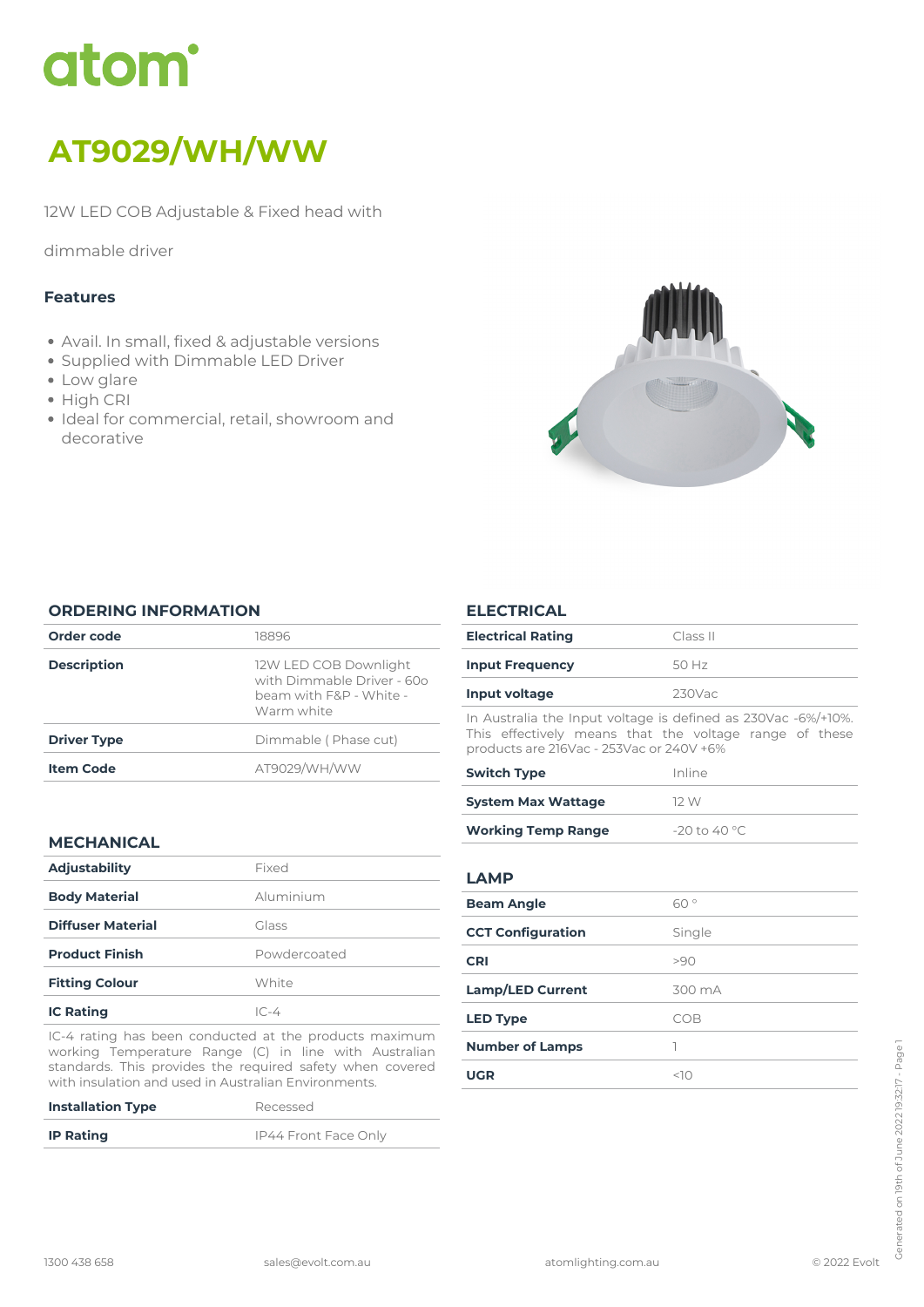# atom

#### *LED LIFETIME*

*This is the Reported LED Lifetime in Hours based on TM-21. Atom does not list the projected or calculated LED lifetime, which is normally longer as TM-21 Addendum B explicitly states "The Calculated and Projected Lp(Dk) are not to be reported". This Lifetime refers to the life of a single LED however the system life is longer since the probability and binomial distribution of all LEDs in the system means that the average led is performing above the specification and compensates for the LEDs falling below.*

| <b>LED Lifetime Rating</b> | L70B10 (9k) |
|----------------------------|-------------|
| <b>TM-21 Test Hours</b>    | 9000 hrs    |

# *COLOUR TEMPERATURE*

| <b>CCT</b>           | 3000 K     |
|----------------------|------------|
| <b>CCT Colour</b>    | Warm White |
| <b>System Lumens</b> | 775 lm     |
|                      |            |

*All photometric data has a tolerance of ±10%.*

#### *DRIVER*

| <b>Dimmable</b>          | Yes                                 |
|--------------------------|-------------------------------------|
| <b>Driver Included</b>   | Yes                                 |
| <b>Integrated Driver</b> | Nο                                  |
| <b>Driver Type</b>       | Dimmable (Phase cut)                |
| <b>Wiring Type</b>       | Re-wireable Flex & Plug (2)<br>pin) |

#### *WARRANTY*

| <b>Commercial Use Warranty</b> | 3 RTB (Total 3 Years)              |
|--------------------------------|------------------------------------|
| <b>Domestic Use Warranty</b>   | $3 (Yr)$ RTB                       |
| <b>Operational Lifetime</b>    | 50000 hrs                          |
| <b>VIP Warranty</b>            | 2 Onsite, 3 RTB (Total 5<br>Years) |

*VIP warranty is available to registered users and is subjected to additional terms and conditions.*

#### *DIMENSIONS*

| Cutout                  | 90 mm            |
|-------------------------|------------------|
| <b>Product Diameter</b> | $110 \text{ mm}$ |
| <b>Product Height</b>   | 86 mm            |

### *LINE DRAWINGS*

#### *AT9029*





#### *AT9029/ADJ*





# *ENERGY SAVINGS SCHEME*

| <b>Ipart Approval</b> | Yes |
|-----------------------|-----|
| <b>REES Approval</b>  | Yes |
| <b>VEU Approval</b>   | Yes |

#### *COMPLIANCE*

| <b>Daily Use</b> |  |
|------------------|--|
|------------------|--|

*The Daily Use is the recommended time required to meet the product's design life. Installations can exceed this time, however the product design life will be reduced proportionally.*

*Daily Use 12 hrs*

|  | Standard |  |
|--|----------|--|
|  |          |  |

*Standards AS/NZS 60598.1 AS/NZS 60598.2.2 AS/NZS 61347.1 AS/NZS 61347.2.13 AS CISPR 15*